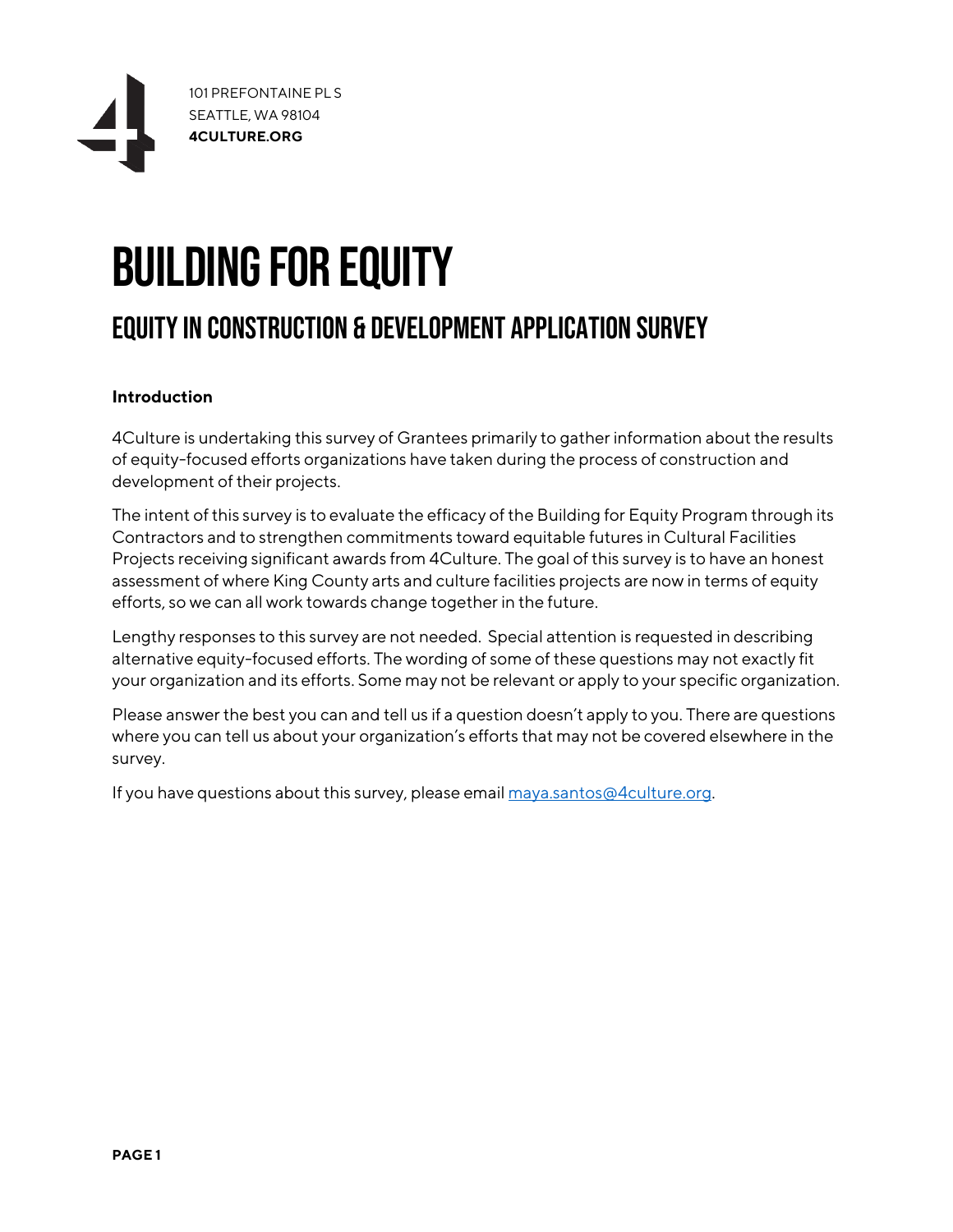# DEFINITIONS & RESOURCES

## **You'll see the following terms in the survey:**

**Anti-racism** is the active process of identifying and eliminating racism by changing systems, organizational structures, policies and practices and attitudes, so that power is redistributed and shared equitably (source: NAC International Perspectives: Women and Global Solidarity)

**Underserved** as a term for the purposes of this survey describes communities inclusive of but not exclusive to people who are differently abled, people with low-incomes, youth, seniors, recent immigrants, residents of minority race and ethnicities, indigenous/native, LGBTQIA and/or gender-nonconforming individuals, residents in rural King County, and populations in geographic areas or representative of cultures within county zip codes experiencing the most significant social inequities as per the census tract designated as a Community of Opportunity.

A Community of Opportunity designation is applied to communities located in, or that provide a majority of their public programs or services within, a census tract designated as "40% highest need" by the 2018 Communities of Opportunity Composite Index.

Managed through the Prevention Division of King County Public Health, Communities of Opportunity is a partnership and initiative of the Seattle Foundation and King County. It is used to identify areas in King County experiencing the highest levels of need. For more information visit[: https://www.coopartnerships.org/about-coo](https://www.coopartnerships.org/about-coo)

**Minority-owned business Enterprises (MBE)** are ones based in the United States or a tribal reservation where one or more minorities own at least 51% of the business and show contribution of capital and expertise and control the managerial and day-to-day operations. For the purposes of this survey, businesses do not need to be state-certified to qualify.

For more resources visit King County's Priority Hire Program at [https://kingcounty.gov/depts/finance-business-operations/business-development-contract](https://kingcounty.gov/depts/finance-business-operations/business-development-contract-compliance/programs/PriorityHire.aspx)[compliance/programs/PriorityHire.aspx](https://kingcounty.gov/depts/finance-business-operations/business-development-contract-compliance/programs/PriorityHire.aspx)

**Minority** is defined as African American/Black, Hispanic/Latino, Asian American, Pacific Islander, Native Hawaiian, Alaska Native, or Native American. In Washington, other individuals may be found to be socially and economically disadvantaged on a case-by-case basis. (Adapted from the Washington State Office of Minority and Women's Business Enterprises).

**Apprenticeship** builds skills at the intersection of worker and employer interests. It provides relevant work experience, on-the-job learning, employment during training, and wage rewards for skill gains. (Source: Equity in Apprenticeship - [https://equityinapprenticeship.org/case](https://equityinapprenticeship.org/case-studies/principles-for-equity-in-apprenticeship)[studies/principles-for-equity-in-apprenticeship\)](https://equityinapprenticeship.org/case-studies/principles-for-equity-in-apprenticeship)

Learn more about King County's Apprenticeship Program at [https://kingcounty.gov/depts/finance-business-operations/business-development-contract](https://kingcounty.gov/depts/finance-business-operations/business-development-contract-compliance/programs/apprenticeship.aspx)[compliance/programs/apprenticeship.aspx](https://kingcounty.gov/depts/finance-business-operations/business-development-contract-compliance/programs/apprenticeship.aspx)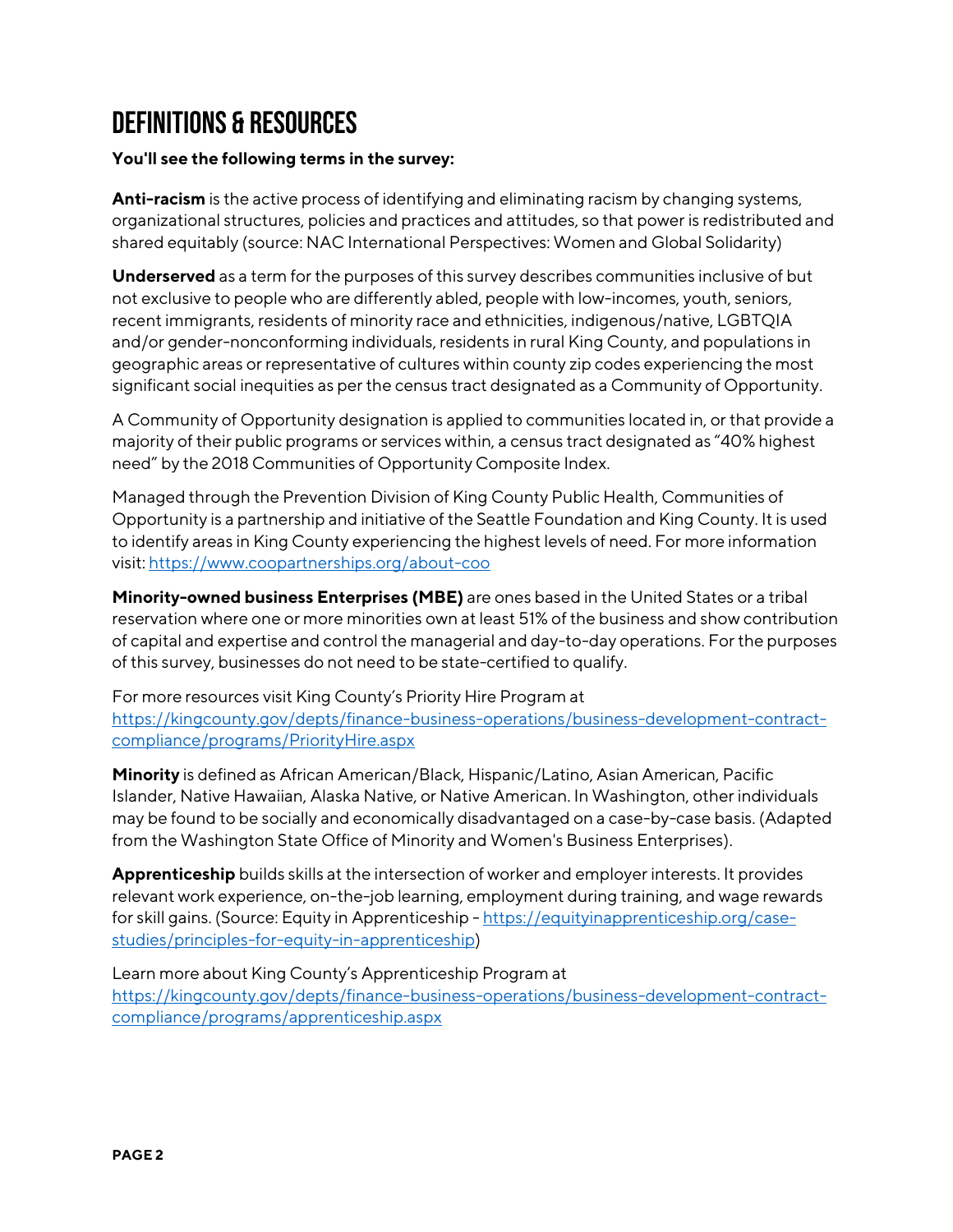**Community Workforce Agreements (CWA)** consist of project labor agreements that include a targeted hire provision designed to get low-income workers into construction careers. (adapted from Partnership for Working Families)

You can learn more about community workforce agreements at <https://www.forworkingfamilies.org/page/policy-tools-community-workforceagreements> . For more resources visit King County's CWA program at [https://kingcounty.gov/depts/finance](https://kingcounty.gov/depts/finance-business-operations/business-development-contract-compliance/programs/PriorityHire/CWA.aspx)[business-operations/business-development-contract](https://kingcounty.gov/depts/finance-business-operations/business-development-contract-compliance/programs/PriorityHire/CWA.aspx)[compliance/programs/PriorityHire/CWA.aspx](https://kingcounty.gov/depts/finance-business-operations/business-development-contract-compliance/programs/PriorityHire/CWA.aspx)

**LEED Social Equity credits** are options for projects already seeking LEED (Leadership in Energy and Environmental Design) certification.

More about these credits can be found a[t https://www.usgbc.org/articles/usgbc-accelerates](https://www.usgbc.org/articles/usgbc-accelerates-social-equity-new-leed-credits)[social-equity-new-leed-credits.](https://www.usgbc.org/articles/usgbc-accelerates-social-equity-new-leed-credits)

**SEED**'s (Social Economic Environmental Design) goal is to provide a common standard to guide, evaluate and measure the social, economic and environmental impact of design projects. You can learn more about their certification options a[t https://seednetwork.org/seed](https://seednetwork.org/seed-awards/instructions/)[awards/instructions/.](https://seednetwork.org/seed-awards/instructions/)

**Build Art Space Equitably (BASE)** is an annual equity-focused certification program aimed to build capacity in communities of color to build permanent affordable cultural spaces. For more information on this certification program visit: https://seattle.gov/arts/programs/culturalspace/base-build-art-space-equitably-certification

**Building for Equity Learning Circles Program** is 4Culture's education series designed for likeminded individuals to learn more about what it takes to meet your long-term facility needs. For more information on this program visit[: https://www.4culture.org/grants-artist-calls/building](https://www.4culture.org/grants-artist-calls/building-for-equity/)[for-equity/](https://www.4culture.org/grants-artist-calls/building-for-equity/)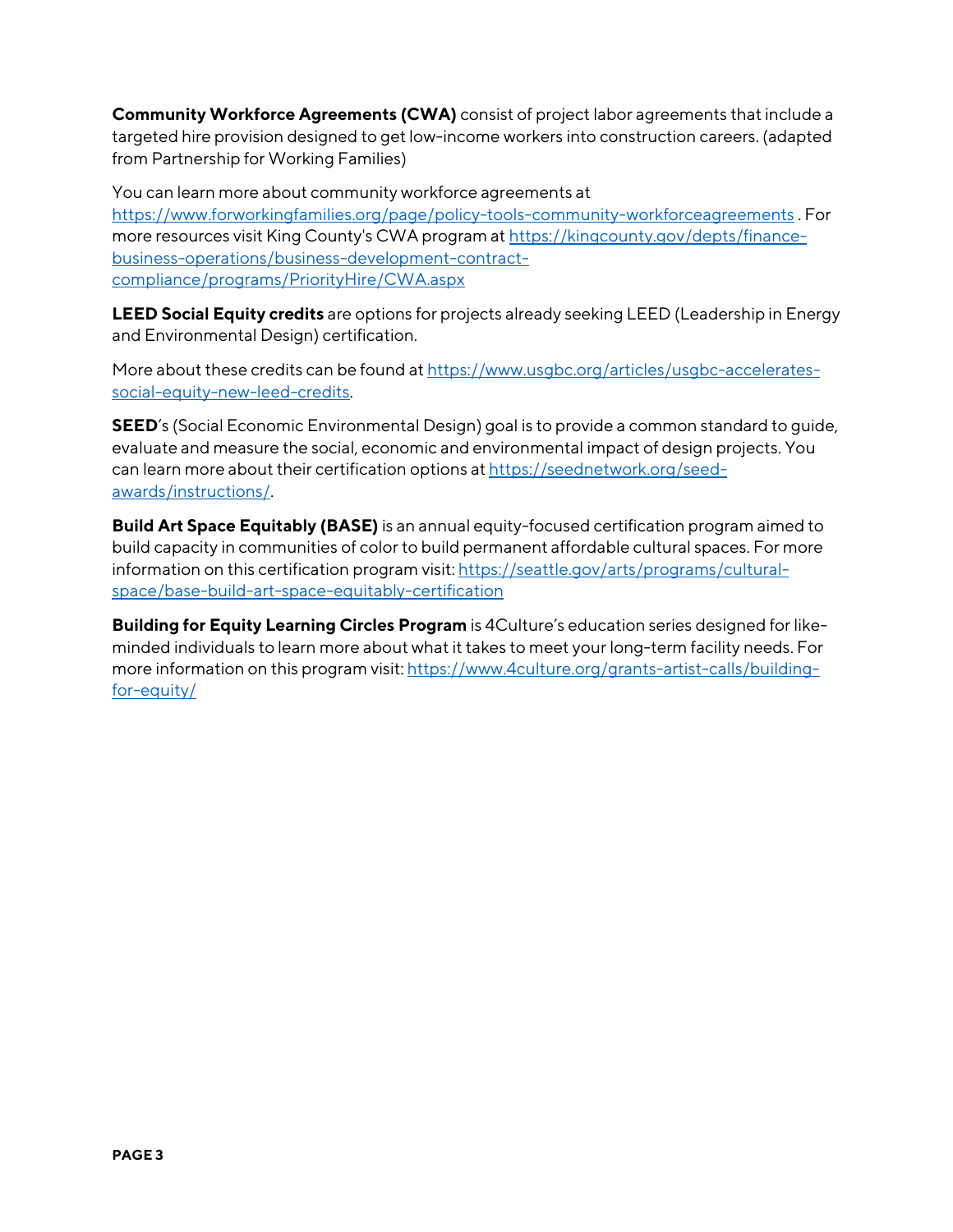# **INSTRUCTIONS**

## **If your project budget (not grant request) is less than \$2 million:**

- Only answers to Section 1 of this survey are required. We encourage you to answer any relevant questions in Sections 2 and 3 to provide 4Culture a better understanding of the ongoing efforts in the field, but you will not be negatively scored based on Sections 2 and 3.
- Scoring of this survey will be based on the entirety of your survey response, but in general organizations with projects under \$2 million will be scored as follows:
	- One point for the first "yes" answer, with appropriate supporting details, to any question in Section 1 of the survey.
	- One additional point for the next "yes" answer, with appropriate supporting details, in Section 1 or Section 2 of the survey.
	- The review panel may award points based on alternative approaches on a caseby-case basis.
	- The maximum score for this survey is two points.

#### **If your project budget (not your grant request) is equal to or over \$2 million:**

- Answers to the questions in Section 1 and Section 2 are required.
- Scoring of this survey will be based on the entirety of your response, but in general organizations with project budgets equal to or greater than \$2 million will be scored as follows:
	- A half point for the first "yes" answer, with appropriate supporting details, to any question in Section 1 of the survey.
	- A half point for each additional "yes" answer in Section 1 or 2, with appropriate supporting details.
	- The review panel may award points based on alternative approaches on a caseby-case basis.
	- The maximum score for this survey is two points. To receive the maximum score at least a half point must come from Section 2.

The scoring guidance provided is for the current application process only. Organizations should expect the scoring criteria to require greater equity-focused efforts in future years.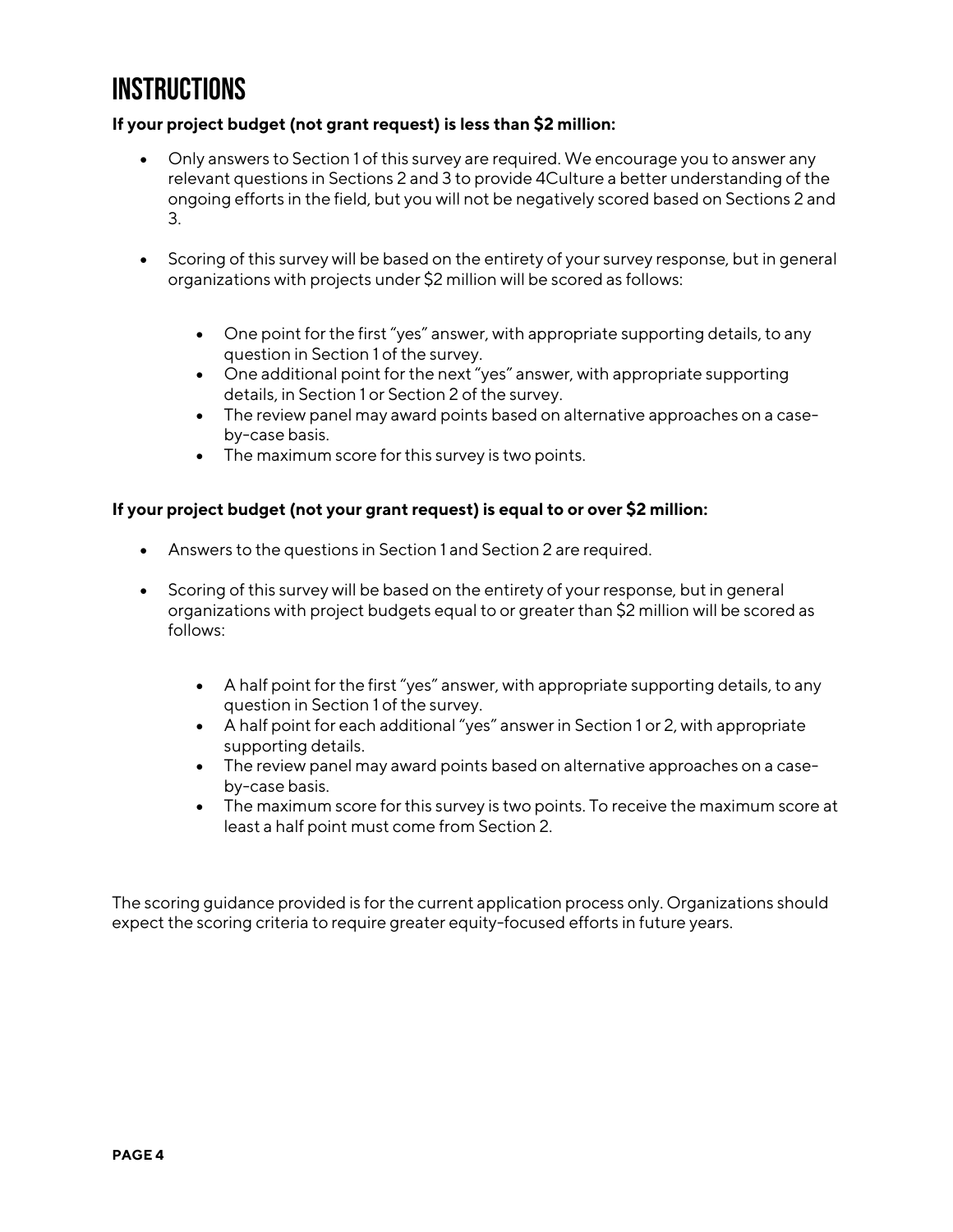### **SECTION 1**

*\* 1. Does your organization have ongoing anti-racism efforts planned for the current year? Examples may include training, programming, internal systems, and processes or an alternative appropriate for the cultural context of your organization.* 

 $\Box$  Yes (describe below)

 $\Box$  We would like to provide a different answer (describe below)

500 characters/approximately 70 words limit

*\* 2. Based on the demographic information you provided as part of your application, does a majority of your voting board members represent an underserved community?*

 $\Box$  No

 $\Box$  Yes (describe below)

 $\Box$  We would like to provide a different answer (describe below)

500 characters/approximately 70 words limit

*\* 3. Is the primary mission of your organization to promote or serve the needs of underserved populations?*

 $\Box$  No (Provide mission statement below)  $\Box$  Yes (Provide mission statement below)

*\* 4. Is your project defined as a Transit-Oriented Development (within .5 miles of a light rail station, streetcar stop, or bus rapid transit stop – i.e. a lettered Metro line, not numbered)?*

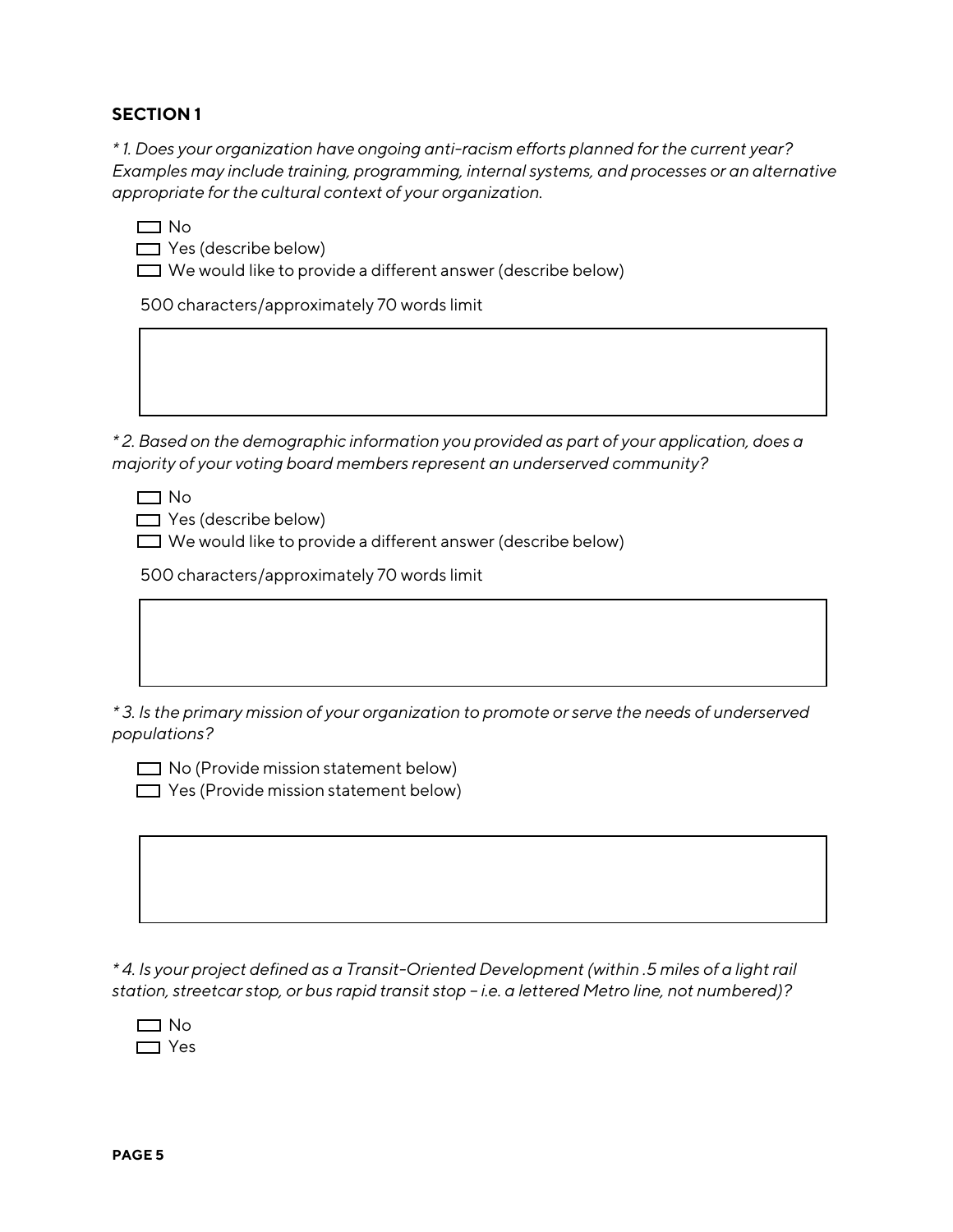*\* 5. Does your project involve unreinforced masonry? (This only applies to projects in existing buildings with masonry that has not been reinforced to reduce the risk of failure or collapse in an earthquake.) If your project involves a different structural/building safety issue, please describe below.*

 $\Box$  No  $\Box$  Yes

 $\Box$  We have a different structural/building safety issue (describe below)

500 characters/approximately 70 words limit

*\* 6. Has your / Is your organization participating in the Building for Equity Learning Circles program, the Office of Arts and Culture BASE program or other equitable developmentfocused cohort programs?*

 $\Box$  Yes (describe below)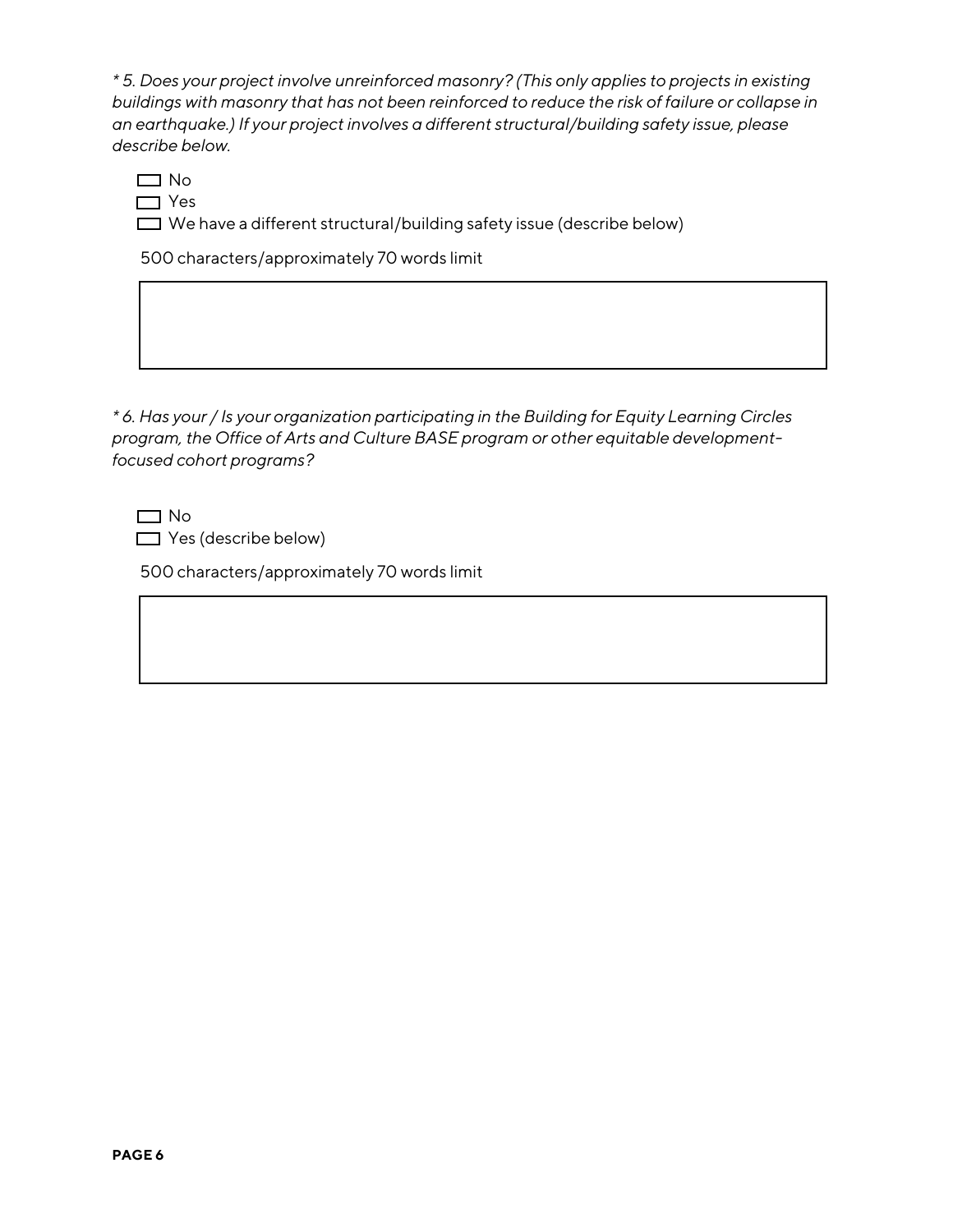### **SECTION 2**

### **Required for project budgets equal to or over \$2 million. Optional, but encouraged, for project budgets less than \$2 million.**

*7. Does your organization have any racial equity practices/training planned or in progress for the current year? If yes, please describe.*

 $\Box$  No

 $\Box$  Yes (describe your plan and what is in progress below)

 $\Box$  We would like to provide a different answer (describe below)

500 characters/approximately 70 words limit

*8. Does your project plan to complete one or more LEED:Social Equity credits or a SEED application? Learn more about LEED:Social Equity here. Learn more about SEED application options [here.](https://seednetwork.org/seed-awards/types-applications/)*

 $\Box$  No

 $\Box$  Yes (describe below)

500 characters/approximately 70 words limit

| Has vour organization set a goal for the perceptage of contracts for this project that will go to |
|---------------------------------------------------------------------------------------------------|

*9. Has your organization set a goal for the percentage of contracts for this project that will go to minority-owned business enterprises (MBEs) in the following ways:*

- Minority laborers hired to perform the construction work
- Minority-owned subcontractors providing workers and services for portions of the development effort
- Minority-owned vendors supplying necessary goods from construction materials to finished products

 $\Box$  No

- $\Box$  Yes (describe below)
- $\Box$  We would like to provide a different answer (describe below)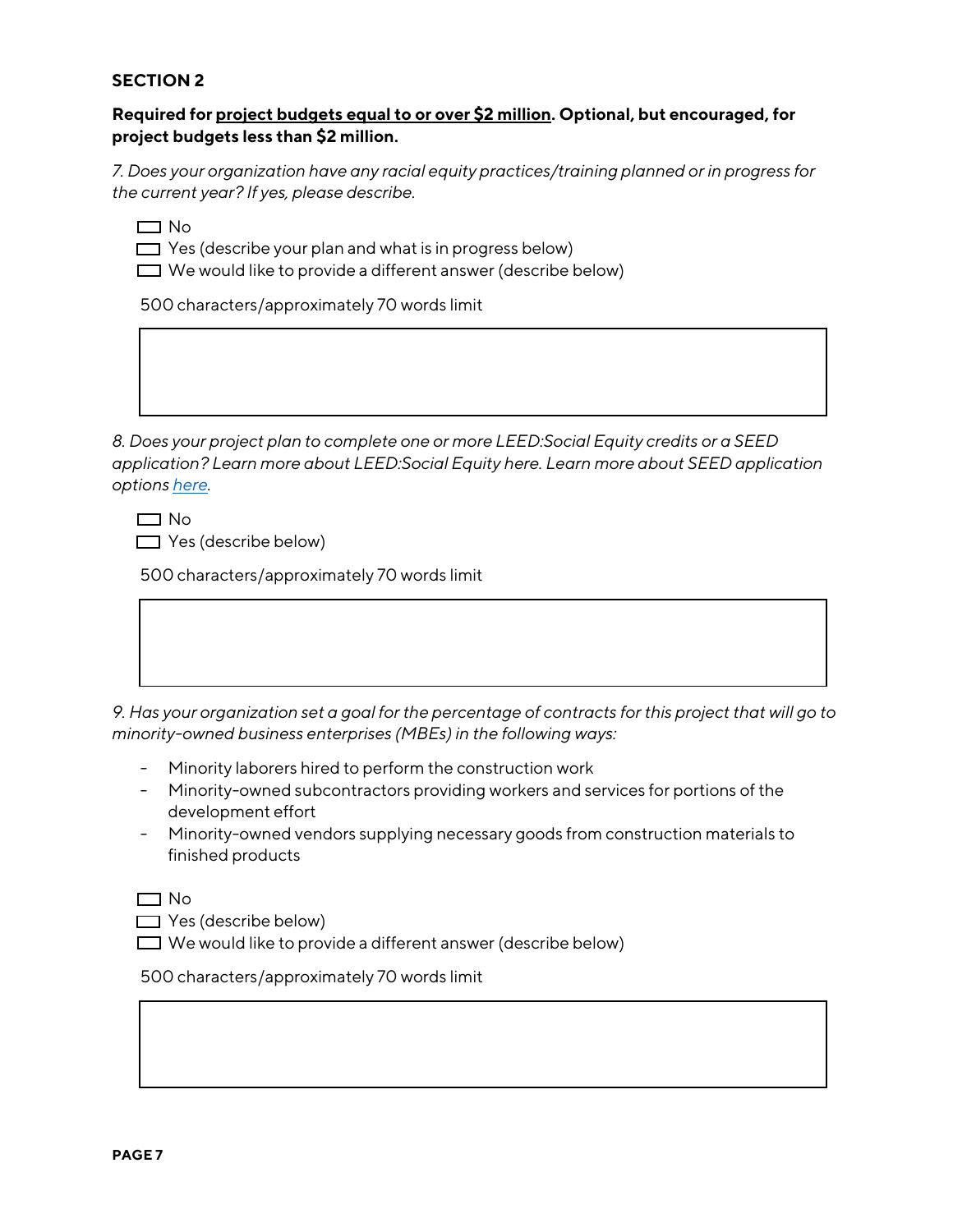*10. Does your project have a written outreach plan to solicit bids from minority-owned business enterprises?*

 $\Box$  No

 $\Box$  Yes (describe below)

 $\Box$  We would like to provide a different answer (describe below)

500 characters/approximately 70 words limit

*11. Is your project planning to measure the economic impact of your project on underserved communities in the area and/or through project development and construction?*

 $\Box$  No

 $\Box$  Yes (describe how you will measure economic impact below)

 $\Box$  We would like to provide a different answer (describe below)

500 characters/approximately 70 words limit

*12. Does your project plan to have an apprentice program aimed to produce minority journeymen/women/people? Learn more about apprentice program[s here.](https://equityinapprenticeship.org/case-studies/principles-for-equity-in-apprenticeship)*

 $\Box$  No

 $\Box$  Yes (describe below)

 $\Box$  We would like to provide a different answer (describe below)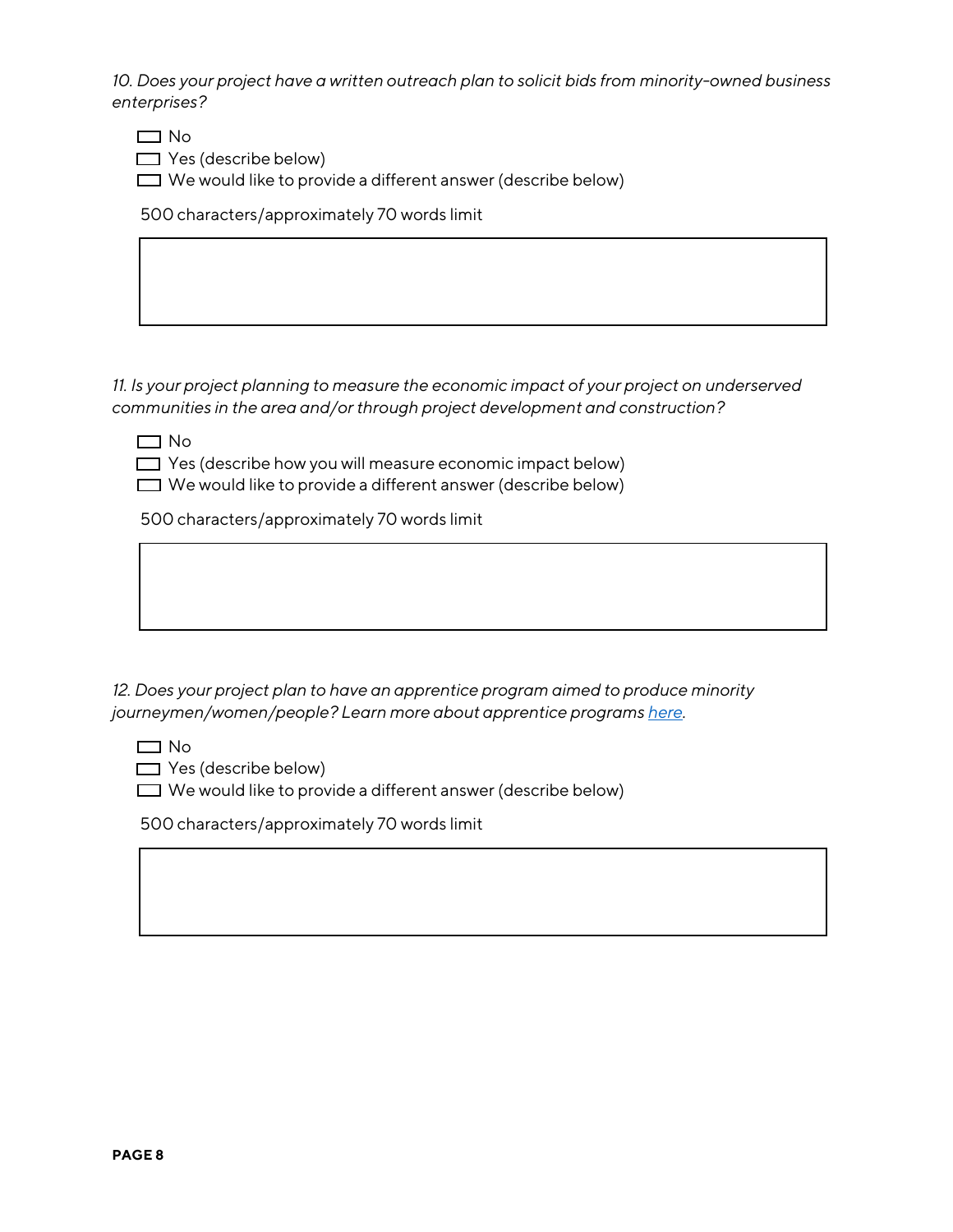*13. Is your project participating in any community workforce agreements? You can learn more about community workforce agreement[s here.](https://www.forworkingfamilies.org/page/policy-tools-community-workforce-agreements)*

 $\Box$  No

 $\Box$  Yes (describe below)

500 characters/approximately 70 words limit

*14. Does your project have equitable outcome goals in project management or delivery? For example, goals can include but are not limited to a percentage of Minority-Owned Business Enterprise (MBE) contractors hired, an increase in underserved audiences and participants, a more inclusive leadership through hire, Senior Leadership, and/or Advisory Board membership*

 $\Box$  No

 $\Box$  Yes (describe your equitable outcome goals below)

500 characters/approximately 70 words limit

*15. Does your project plan to track and measure equitable outcomes mentioned above? If yes, please describe how below.*

 $\Box$  No

 $\Box$  Yes (describe below)